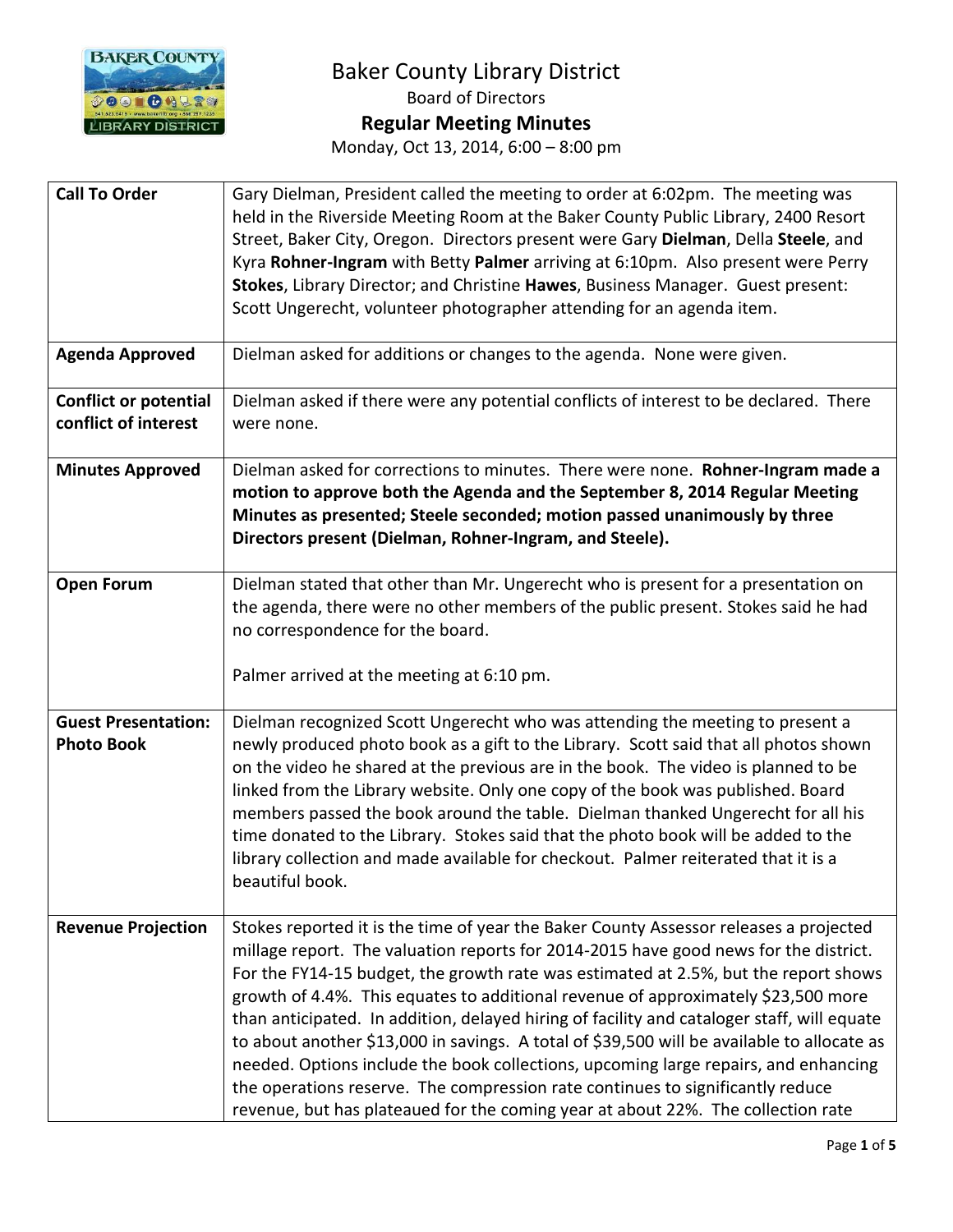

remains high at 93-94%. **Statistic Report Highlights** Stokes highlighted select data from the recently submitted Oregon State Library statistics report. The number of registered users for the District is 10,800, which is about 65% of the service population. He showed a series of graphs, looking at Revenue & Expenditures from 1999-2014, the graph compared increase rates of operating revenue, total expenditures, salaries & wages, benefits, total personnel, and other operating expenses. The next graph, collection investment vs. use, showed circulation of digital units purchased, circulation and collections. The district has boosted investment in the collection and changed marketing strategies. Stokes commended Diana Pearson and the branch staff for their hard work to feature new books by rotating them around the branches. Data shows a spike in digital collection circulation. However, digital checkouts remain just a fraction of print checkouts. Interlibrary loans have skyrocketed with the expansion of Sage, which has added Hood River, The Dalles, and Klamath Community College in recent years. BCLD borrows more than is lent through Sage interlibrary loans; Stokes aims to have the loan count higher than the borrow count which would mean that patron needs are being met in-house. Adult collection checkouts have steadily grown. All of these are good indicators that staff work has paid off and the public is being served well. Children's book circulation is one area in which Stokes would like to see improvements. **Presentation: Libraries, present and future** Stokes shared a slideshow on national library trends he presented recently at the 2014 Eastern Oregon Word Roundup in Pendleton and at the BCLD staff training event on October 13. Library staff often get asked "Doesn't the Internet make the library obsolete?" The answer is an emphatic "no". Libraries are used now more than ever. Studies show library attendance rates, according to surveys, are higher than movie attendance in the US; 72% have visited a library and 94% believe that having a library improves the quality of life. There are 121,000 libraries in the US, 80% of which are in rural areas. Two-thirds of Americans have a library card. Libraries are adapting and incorporating new technologies such as eBooks and 3D printers, portable device technologies, and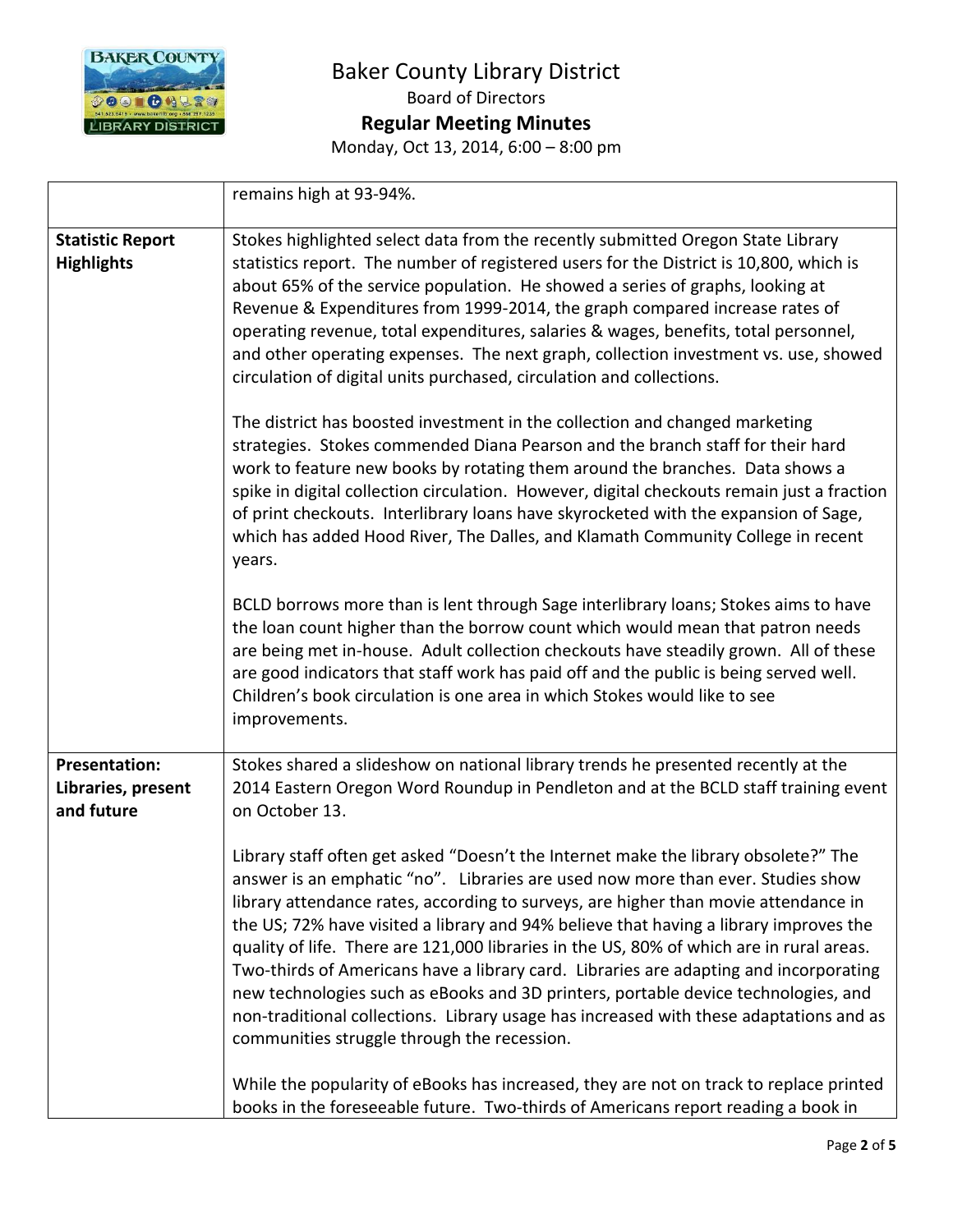

| print (2013 statistic). Digital formats do put additional strain on library budgets<br>because we are now expected to offer two more copies of the same book – as<br>downloadable ebook and audiobook. BCLD is a member of the Oregon Digital Library<br>Consortium which provides a digital collection called Library2Go. Currently the<br>Library2Go catalog includes 31,000 eBooks, 22,000 audio books, and 1,300 videos.                                                                                                                                                                                                                                                                                                                                                                                                                                                                                                                                                                                                                                                                                                                    |
|-------------------------------------------------------------------------------------------------------------------------------------------------------------------------------------------------------------------------------------------------------------------------------------------------------------------------------------------------------------------------------------------------------------------------------------------------------------------------------------------------------------------------------------------------------------------------------------------------------------------------------------------------------------------------------------------------------------------------------------------------------------------------------------------------------------------------------------------------------------------------------------------------------------------------------------------------------------------------------------------------------------------------------------------------------------------------------------------------------------------------------------------------|
| The publishing industry has been hostile to library loaning of ebooks. Some publishers<br>have employed various restrictive methods for library copies, such as extremely high<br>prices, caps on the number of checkouts of an item, and lease terms with short<br>expiration dates. The restriction terms are generally based on large library data and<br>disproportionately impact rural libraries.                                                                                                                                                                                                                                                                                                                                                                                                                                                                                                                                                                                                                                                                                                                                         |
| In technology, 7 in 10 libraries report increase in computer usage. There is a great<br>demand to have adequate bandwidth speed, especially as more are using computers<br>to access streaming media (videos, online games, webinars). 76% of libraries report<br>they do not have enough computers to meet demand.                                                                                                                                                                                                                                                                                                                                                                                                                                                                                                                                                                                                                                                                                                                                                                                                                             |
| In rural areas, libraries are often the only place that provides free Internet, which is<br>increasingly vital for job hunting and access of government services. Baker County<br>library data shows a decline in public computer usage over the past 2 years which may<br>be partly attributed to cutting the hours back. Stokes suspects actual usage is higher<br>than the reports indicate and that not all sessions are getting logged - either due to<br>software error or circumvention by users. The decline also correlates with a change in<br>the computer management system, decentralizing the system from a master control<br>server at the main branch to each branch having their own server. Another factor is<br>that more people bring in their own WiFi-enabled devices such as phones and tablets<br>to use the Internet. With the newly implemented UniFi system, we have begun to<br>track daily WiFi usage numbers. Libraries are using social media to market their<br>services - BCLD uses Facebook, and has explored others such as Twitter and Pinterest<br>but do not actively use them. There is no library blog. |
| Stokes went on to talk about publisher-library troubled relationships. He described<br>challenges libraries face working with publishers for digital materials. Stokes said it is<br>"still a wild west out there". This antagonistic atmosphere has caused libraries to go<br>outside of traditional vendor models. One library is creating its own website<br>(Colorado eVoke) in an attempt to gain more control over the investment in books.<br>eBooks are leased so you don't own the materials. Palmer asked if patrons can pay a<br>minimum fee that allows us to purchase extra copies to avoid a long wait? Stokes<br>responded that there is something called the Advantage program from Library2Go by<br>which members can purchase titles that are exclusive to their own member patrons<br>and not the consortium as a whole.                                                                                                                                                                                                                                                                                                     |
|                                                                                                                                                                                                                                                                                                                                                                                                                                                                                                                                                                                                                                                                                                                                                                                                                                                                                                                                                                                                                                                                                                                                                 |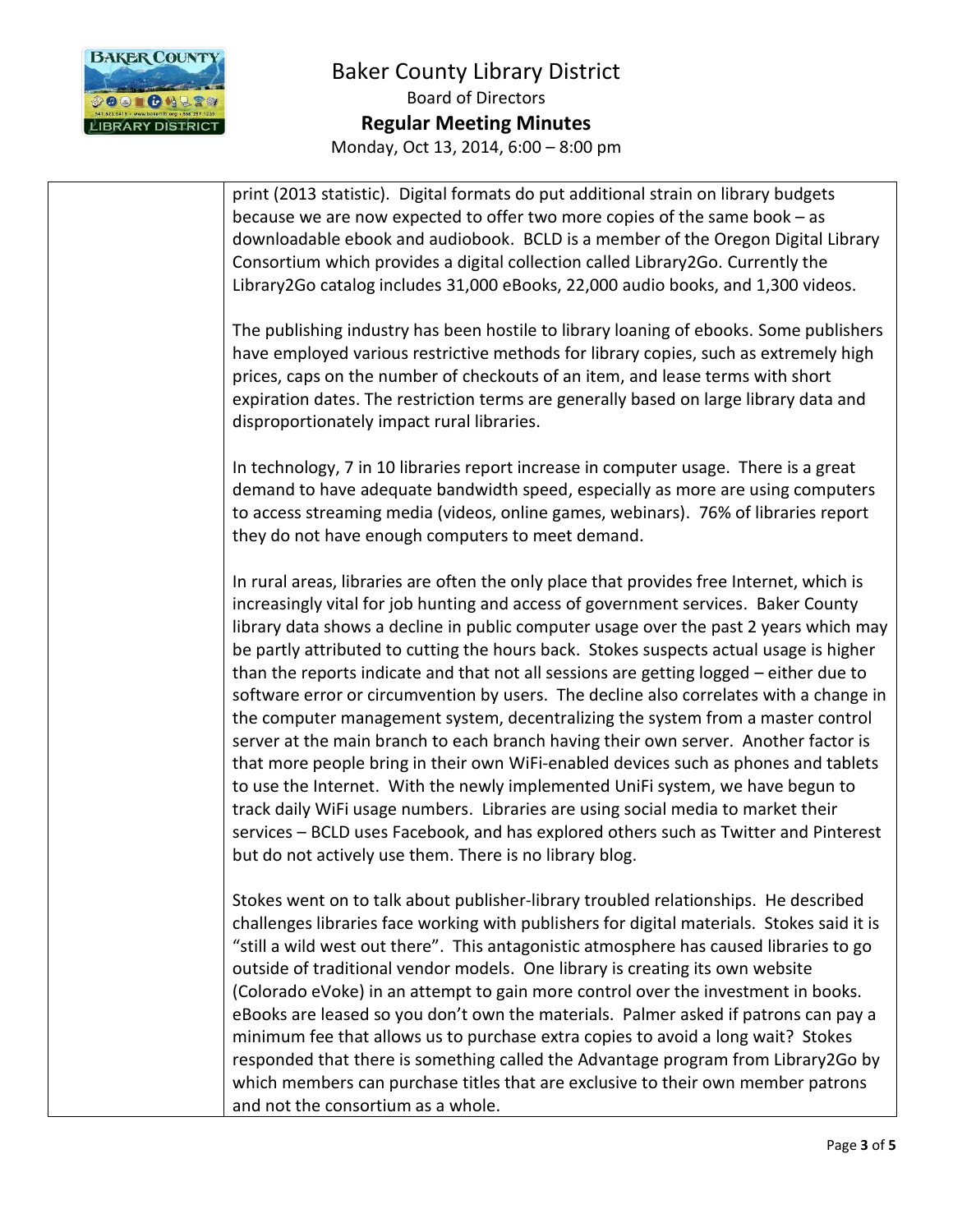

 $\mathsf{I}$ 

 $\sqrt{ }$ 

|                                                               | Another library trend known as "roaming" involves staff getting out from behind<br>service desk barriers and more into the library and community. Makerspaces are a<br>hot new trend of recent years, also known as hacker-spaces. A Detroit Public Library<br>put a makerspace lab in the middle of the collection encouraging creativity and<br>productivity. BCLD has tried to do that by making software available for creativity.<br>ALA has a "Make it at your library" website. The moral of the story, Stokes concluded,<br>is that libraries' future has no end.<br>Ungerecht asked how many libraries have volunteer photographers. Stokes replied<br>he has no information on that topic.                                                                                                                                                                                                                                                                                                                                                                                                                                                                                                                                                                                                                                                                                                                                                                                                         |
|---------------------------------------------------------------|--------------------------------------------------------------------------------------------------------------------------------------------------------------------------------------------------------------------------------------------------------------------------------------------------------------------------------------------------------------------------------------------------------------------------------------------------------------------------------------------------------------------------------------------------------------------------------------------------------------------------------------------------------------------------------------------------------------------------------------------------------------------------------------------------------------------------------------------------------------------------------------------------------------------------------------------------------------------------------------------------------------------------------------------------------------------------------------------------------------------------------------------------------------------------------------------------------------------------------------------------------------------------------------------------------------------------------------------------------------------------------------------------------------------------------------------------------------------------------------------------------------|
| 2015 Planning                                                 | Stokes had two items to discuss in thinking ahead for 2015. In May 2015, 2 Directors<br>are up for re-election. Forrester reported to Stokes that she plans to run for re-<br>election. She can step down if she gets to a point where she doesn't feel able to<br>contribute. Dielman stated that he also intends to run for re-election. The next levy<br>renewal will be in spring 2016.                                                                                                                                                                                                                                                                                                                                                                                                                                                                                                                                                                                                                                                                                                                                                                                                                                                                                                                                                                                                                                                                                                                  |
|                                                               | Stokes said that he plans to take an extended vacation next September (September 5-<br>20) for family purposes. The September board meeting can either be cancelled or<br>someone else can organize the meeting. A second signer will be needed for mid-<br>month checks that month. Stokes asked the board to approve his vacation request.<br>All members agreed unanimously.                                                                                                                                                                                                                                                                                                                                                                                                                                                                                                                                                                                                                                                                                                                                                                                                                                                                                                                                                                                                                                                                                                                              |
| Administrative<br><b>Reports:</b><br><b>Director's Report</b> | Beginning with Programs, the Friends are supporting the 2014 Oregon Reads events,<br>providing funds for programs and giveaway items. Under Facilities, a diseased birch<br>tree was removed along the pathway at the main branch by new Facilities Specialist<br>Vinny Russo. He brings years of tree pruning experience to the job. Stokes added that<br>we have many large trees that need professional trimming. Out Technology Specialist<br>is working with Russo to clean and organize the shop/storage space. They intend to<br>build a secure storage case for power tools and create a tool asset list. The wood<br>siding around the building is a priority for the fall. The Haines Library reported a<br>natural gas odor; a service call has been scheduled. A grant request was submitted to<br>the Leo Adler Community Fund for \$15,000 to provide a HVAC solution for the<br>Richland Library. He will be traveling to Salem next week to attend the Oregon State<br>Library board meeting to request approval on an appeal submitted to fund the<br>second year of the LSTA Sage cataloging cleanup grant. In Personnel, as mentioned<br>previously Vincent Russo was hired for the Facility Specialist position. The first<br>choice, Mr. Booth, was unable to take the position due to family matters. The<br>cataloger position is currently posted. An advertisement has been published in the<br>Baker City Herald and placed on professional library listservs in Oregon and Idaho. |